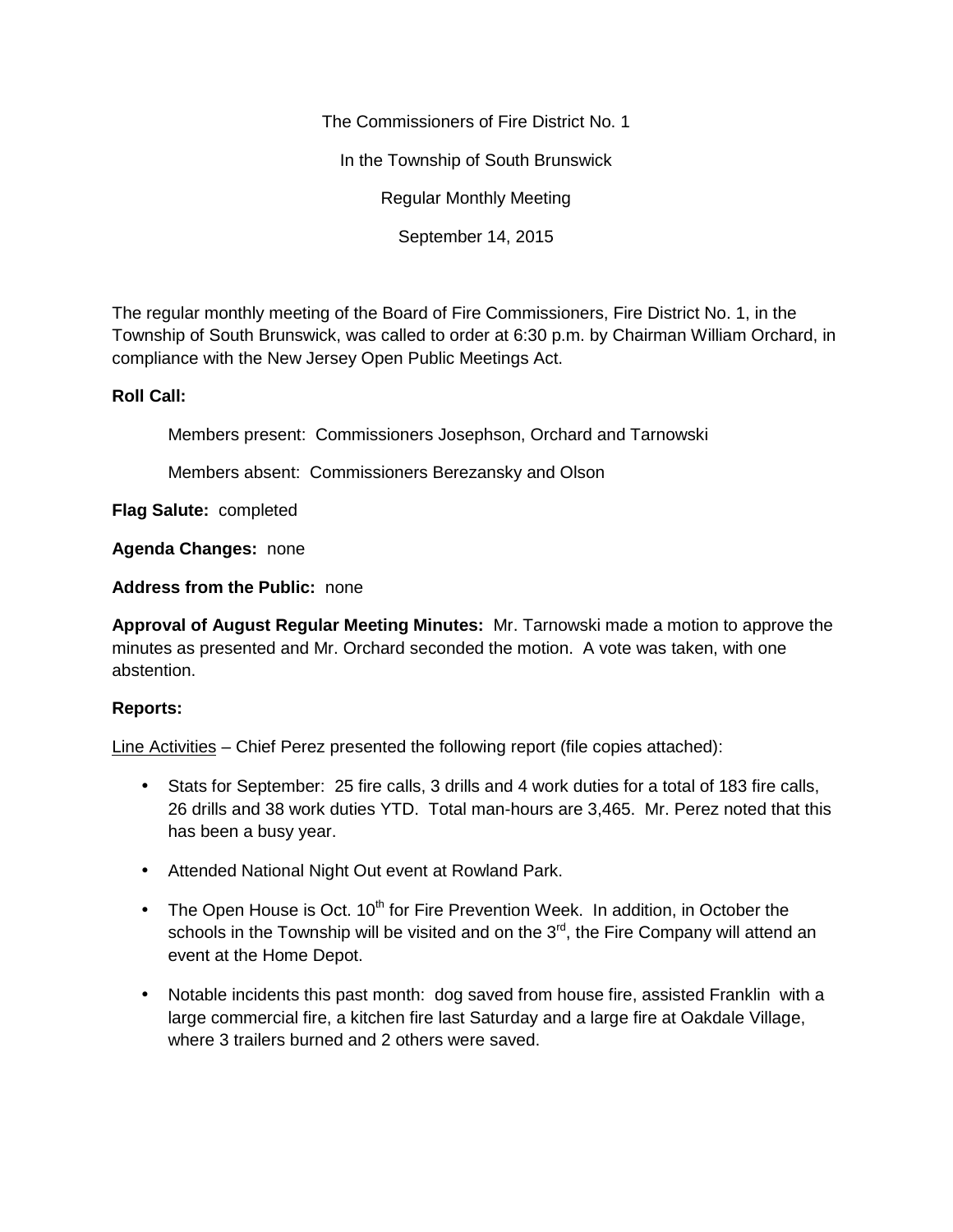President – Chief Perez reported, in the President's absence, that recruitment is going very well.

Treasurer's Report/ Voucher List - In Ms. Berezansky's absence, Mr. Orchard presented the report (file copy attached). Budget talks need to begin, so a special meeting may be needed. It was reported that the heavy hitters for the rest of the year will be Insurance (Casualty and Workman's Comp), the Incentive Program, Debt Service principal and the Fire Marshall payment. At this point, however, the budget is in good shape.

After review of the Voucher List, Mr. Tarnowski made a motion to approve the List and Mr. Josephson seconded it. A vote was taken and passed.

Secretary's Report – no report.

Fire Coordinator's Report – Mr. Perez reported the following:

- 1. All trucks have been maintained, except for one, which will be taken care of shortly.
- 2. There is a mold problem at Station 23, which has been looked at by two different companies. It has been determined that the fire company bay area, the antique truck and some of the gear will need to be cleaned. It seems that this situation was probably caused by the A/C not working properly. The cost to remediate will be between \$4K- \$6K, not including the gear clean up. Mr. Perez will meet with an insurance rep to see if submitting a claim would be the appropriate avenue.

The A/C must be replaced prior to any remediation, at a cost of \$5K.

The Board agreed to move forward with the lowest bid ASAP and not wait for the next meeting.

Chairman's Report – Mr. Orchard had nothing to report.

Standing Committee Reports -

*Fire Company Liaison –* nothing to report.

*Rescue Squad Liaison –* nothing to report.

*Public Relations* – The Open House will be Oct. 10<sup>th</sup> from 1 to 4 p.m.

*State Association –* the meeting will be held in September at the Wildwood Convention.

*Insurance –* payments will be due in November.

**Unfinished Business: Electronic Sign Board -** Mr. Josephson had nothing to report at this time.